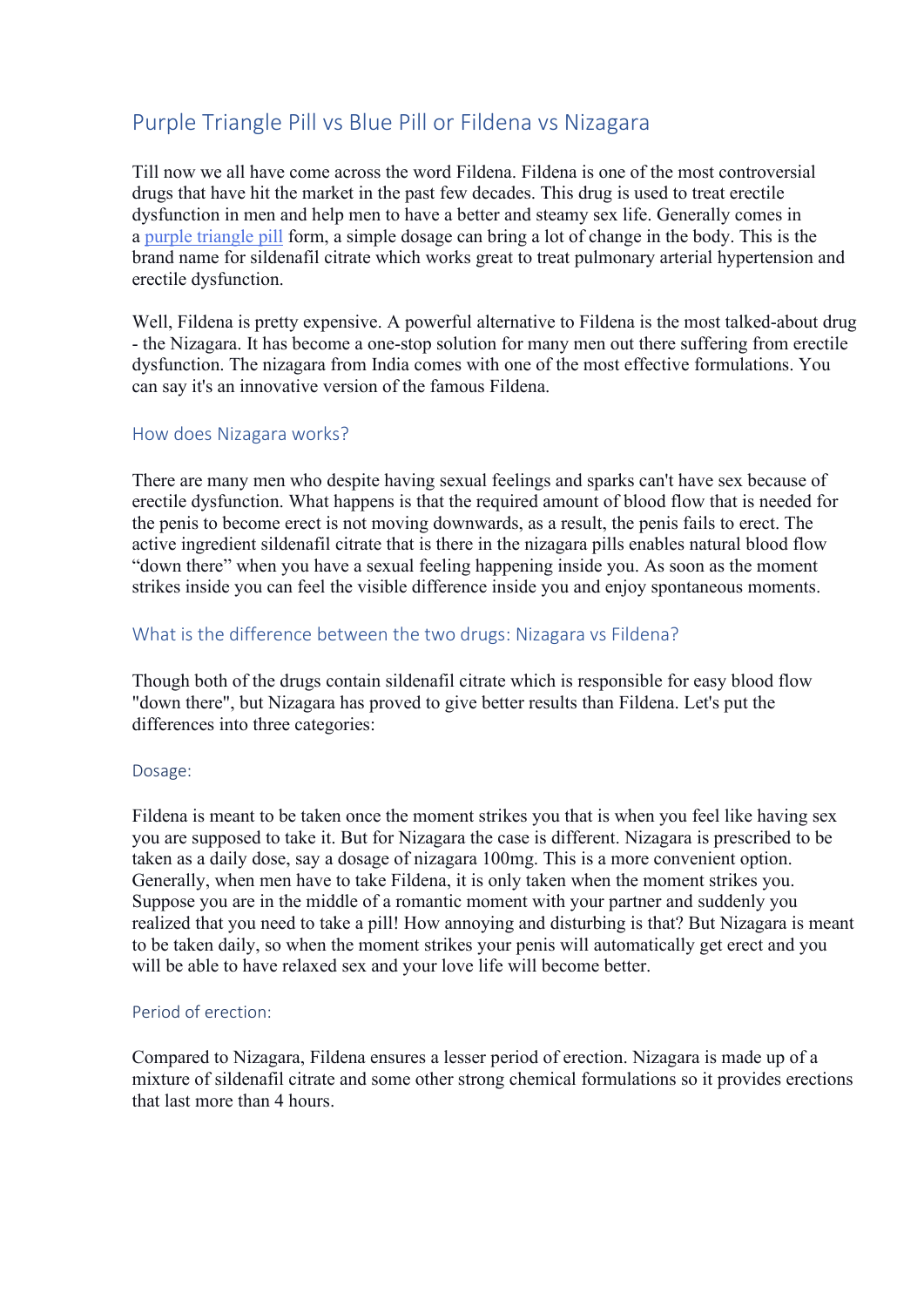#### Side effects:

It's quite known to everyone that Fildena comes with several side effects if taken quite often. But Nizagara is something which is meant to be taken daily and treat your erectile dysfunction completely from within. In other words, you can say Fildena is a temporary solution but Nizagara is a permanent solution. The blood flows naturally to the penis and improves your over health.

#### Price:

Nizagara is a great alternative to Fildena since it is cheaper than Fildena. With the same amount of ingredients, Nizagara is available in the market at a cheaper rate.

## What are the Pros and cons of Nizagara? Nizagara has come up with several benefits like:

It has proved to be very effective in managing male impotency. Its [natural ingredients help](https://www.healthline.com/nutrition/foods-that-increase-blood-flow)  [natural blood flow](https://www.healthline.com/nutrition/foods-that-increase-blood-flow) towards the penis while you are having sex. In comparison to other erectile dysfunction pills, it is more affordable. (though it contains the same active ingredients). Compared to other ED pills, nizagara is safer and comes with fewer side effects. Brings back your confidence in yourself. Treats you naturally from within and provides long-lasting results. The effects of nizagara last for about 4 hours which is great! You can enjoy your sex life to the fullest.

#### Cons:

Though Nizagara is safer than Fildena but still like other ED medications it has certain limitations. For example, people who have any existing medical condition should not go have Nizagar as it can react to your body. Similarly, some people might be allergic to it. Some other side effects may include headaches, nausea, swelling and pain, allergies, stomach upset, etc.

Though the side effects are quite minor it's always better to consult a doctor before taking any ED pill.

#### How and when to use Nizagara?

The first thing is to consult a doctor before taking any ED pill. You need to take nizagara 100mg daily after you woke up in the morning. This medication can be taken with or without food according to what the doctor suggests. But if you take high-fat meals the results won't be the same.

One needs to take only one tablet each day. Having more of it can bring serious issues to your body.

#### Where can you buy nizagara from?

You see Fildena is available in various stores but Nizagara is new to the market. You can buy Nizagara Online. Check Nizagara-online.net. Google the best certified online drugstore and then buy your Nizagara. Make sure to consult your doctor before buying or using such medications. Also, check on the package details and read the instructions carefully that are mentioned in the packet.